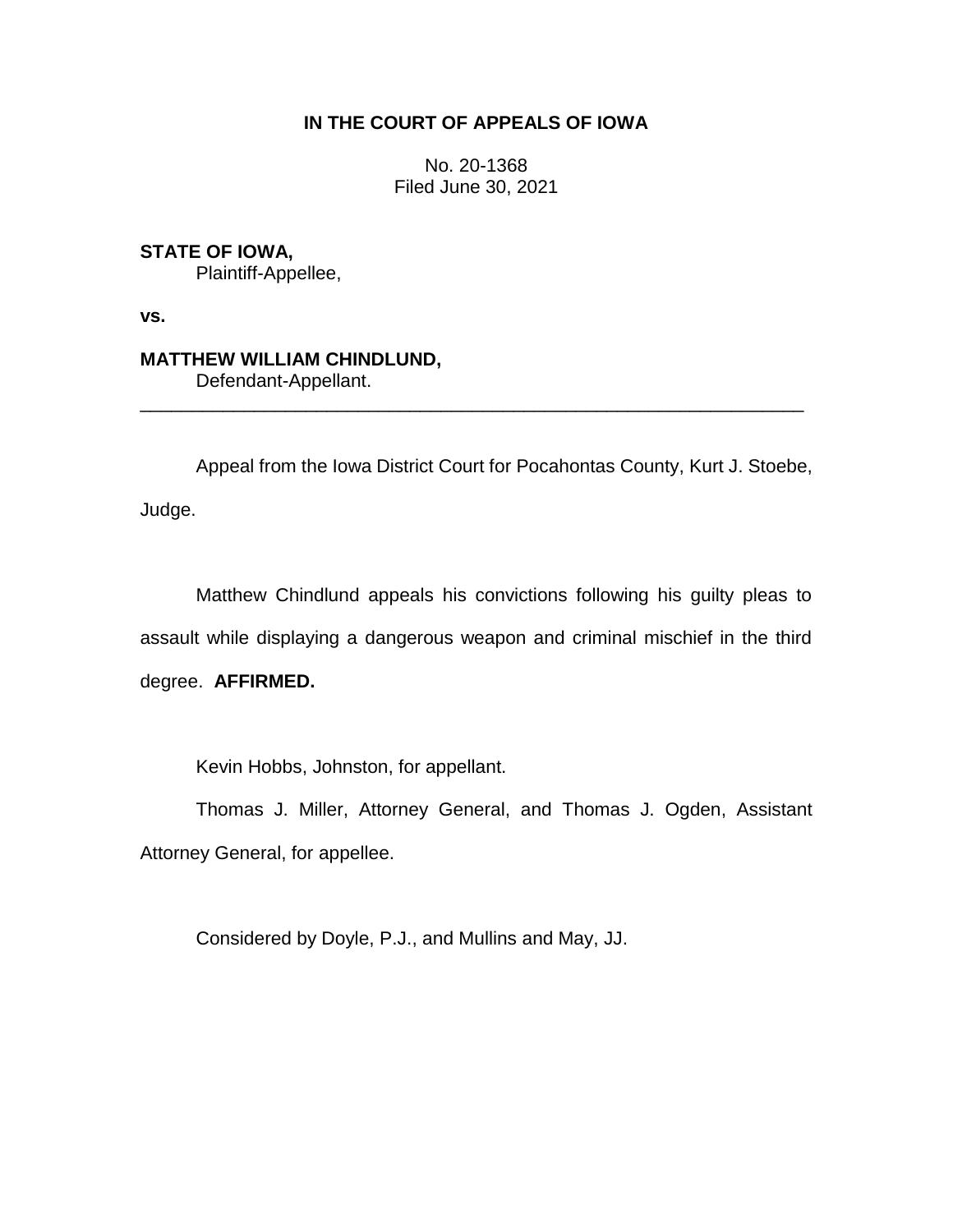## **DOYLE, Presiding Judge.**

Matthew Chindlund appeals his convictions following his guilty pleas to assault while displaying a dangerous weapon and criminal mischief in the third degree. Chindlund argues his pleas "were not voluntary and intelligently provided given his mental incapacity." Having failed to establish he was incompetent at the time of his pleas or make a showing that a reasonable person would believe that there is a substantial question of his competency, we affirm Chindlund's convictions and sentences.

## **I. Facts and Procedural History.**

In July 2020, Chindlund attacked a CenturyLink employee who was working on a phone line near Chindlund's home. Chindlund accused the employee of wiretapping his home. He chased the employee with a metal pipe and threatened to "beat his ass." Chindlund picked up the employee's work equipment and refused to return it. Chindlund was arrested and taken to jail. He was charged with assault while displaying or using a dangerous weapon. While in jail, Chindlund damaged a telephone, television, television wall stand, a steel table, and his cell wall. He was charged with criminal mischief in the second degree.

Chindlund made his initial appearance from his jail cell because he was still acting in an aggressive manner. Jail notes show that Chindlund was talking to himself in the mirror and accusing officers of breaking the law by tapping his phone lines. A jail note from August 2 recounts that Chindlund had calmed down and was behaving more respectfully that day. A jail note from August 9 stated that Chindlund was experiencing anxiety and requested to see a doctor. After his bond was reduced, Chindlund was released from jail on August 21. A month later,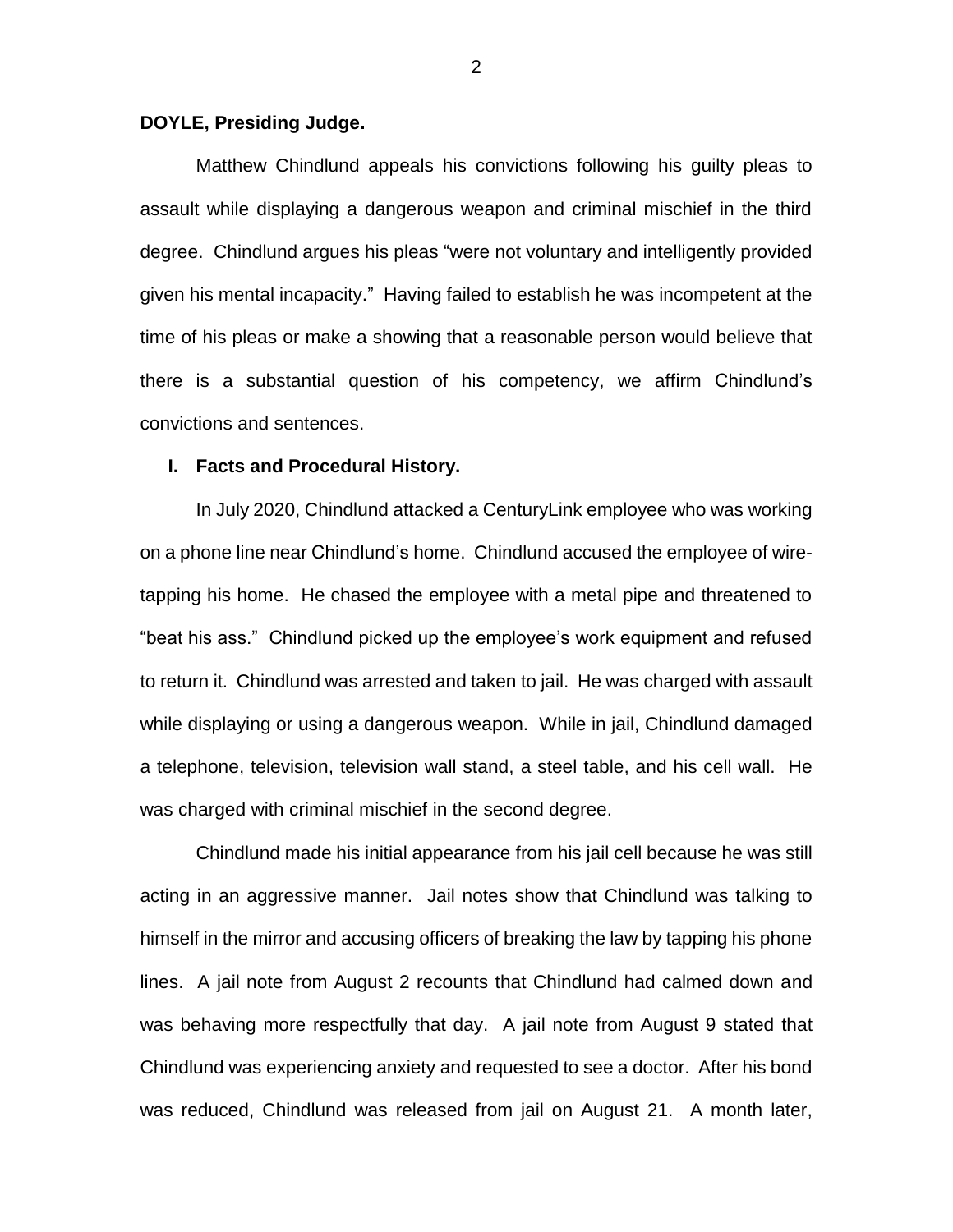Chindlund's probation officer filed a report of violation alleging that Chindlund had not contacted the department of correctional services and had not completed a required substance-abuse evaluation. An arrest warrant was issued on September 16, and Chindlund was arrested and jailed a few days later.

On September 21, Chindlund signed written waivers of rights and guilty pleas to assault while displaying a dangerous weapon, an aggravated misdemeanor in violation of Iowa Code sections 708.1(2)(c) and 708.2(3) (2020), and to criminal mischief in the third degree, an aggravated misdemeanor in violation of Iowa Code section 716.5. He asked the court to accept his pleas and waived his rights to personally appear before the court and to have the court address him personally. He also waived his right to move in arrest of judgment and asked that he be sentenced immediately. The paper pleas were presented to the court by counsel two days later. The court accepted the pleas, adjudged Chindlund guilty of the charges, and sentenced him to an indeterminate term of incarceration not to exceed two years on each count with the terms of incarceration to be run concurrently.

Chindlund appeals contending he suffers from "a mental health problem" and therefore his guilty pleas and waiver of rights were not voluntarily and intelligently given.<sup>1</sup>

 $\overline{a}$ 

3

 $1$  Other than taking the appeal, we cannot discern what relief Chindlund requests.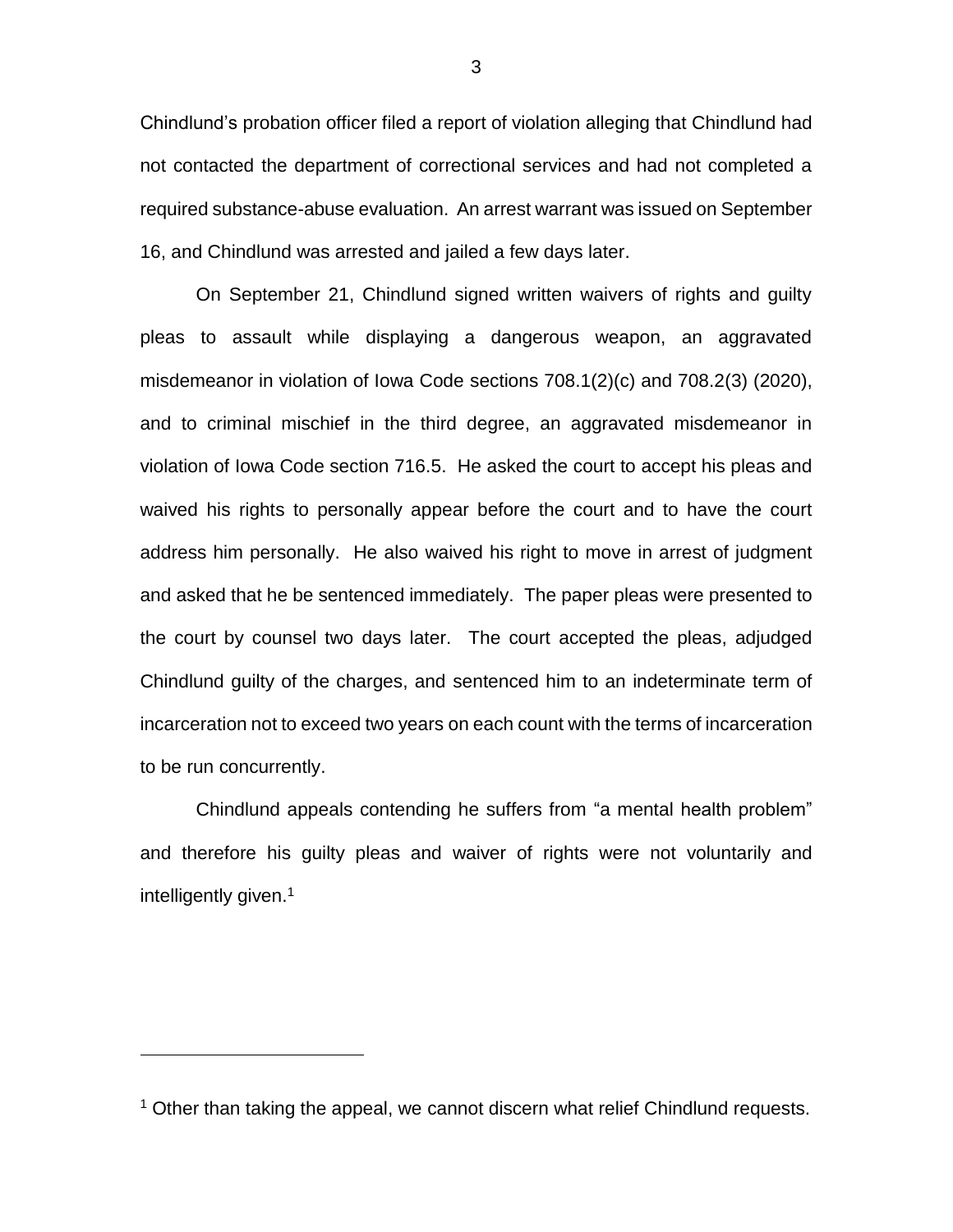### **II. Standard of Review.**

Our court reviews whether a trial court should have ordered a competency hearing de novo. *State v. Einfeldt*, 914 N.W.2d 773 (Iowa 2018).

## **III. Analysis.**

This is a direct appeal from Chindlund's guilty pleas. Section 814.6(1)(a)(3) (2020) prevents defendants from challenging their guilty pleas for anything but a class "A" felony unless they establish "good cause." So our threshold question is whether Chindlund has good cause to appeal from his pleas. *State v. Tucker*, 959 N.W.2d 140, 153 (Iowa 2021).

Our supreme court has liberally interpreted good cause to mean the defendant need only show a "legally sufficient reason." *Id.* (quoting *State v. Damme*, 944 N.W.2d 98, 104 (Iowa 2020)). What constitutes a legally sufficient reason is context specific. *Id*. In *Damme*, the court held, "good cause exists to appeal from a conviction following a guilty plea when the defendant challenges his or her sentence rather than the guilty plea." 944 N.W.2d at 105. More recently, the court declined an invitation to expand the concept of good cause and hold that a claim that a plea is not intelligently or voluntarily made constitutes good cause to appeal as a matter of right. *Tucker*, 959 N.W.2d at 153.

Chindlund does not address the section 814.6 good cause issue. Chindlund does not challenge his sentence, so *Damme* is of no help to him. *See* 944 N.W.2d at 105. Chindlund asserts his pleas were not intelligently or voluntarily made, so, at first blush, *Tucker* would seem to thwart him. But there is more. Chindlund claims his plea was not knowingly and intelligently made because he was suffering from a mental-health problem—thus alluding to a competency issue. *Tucker* did

4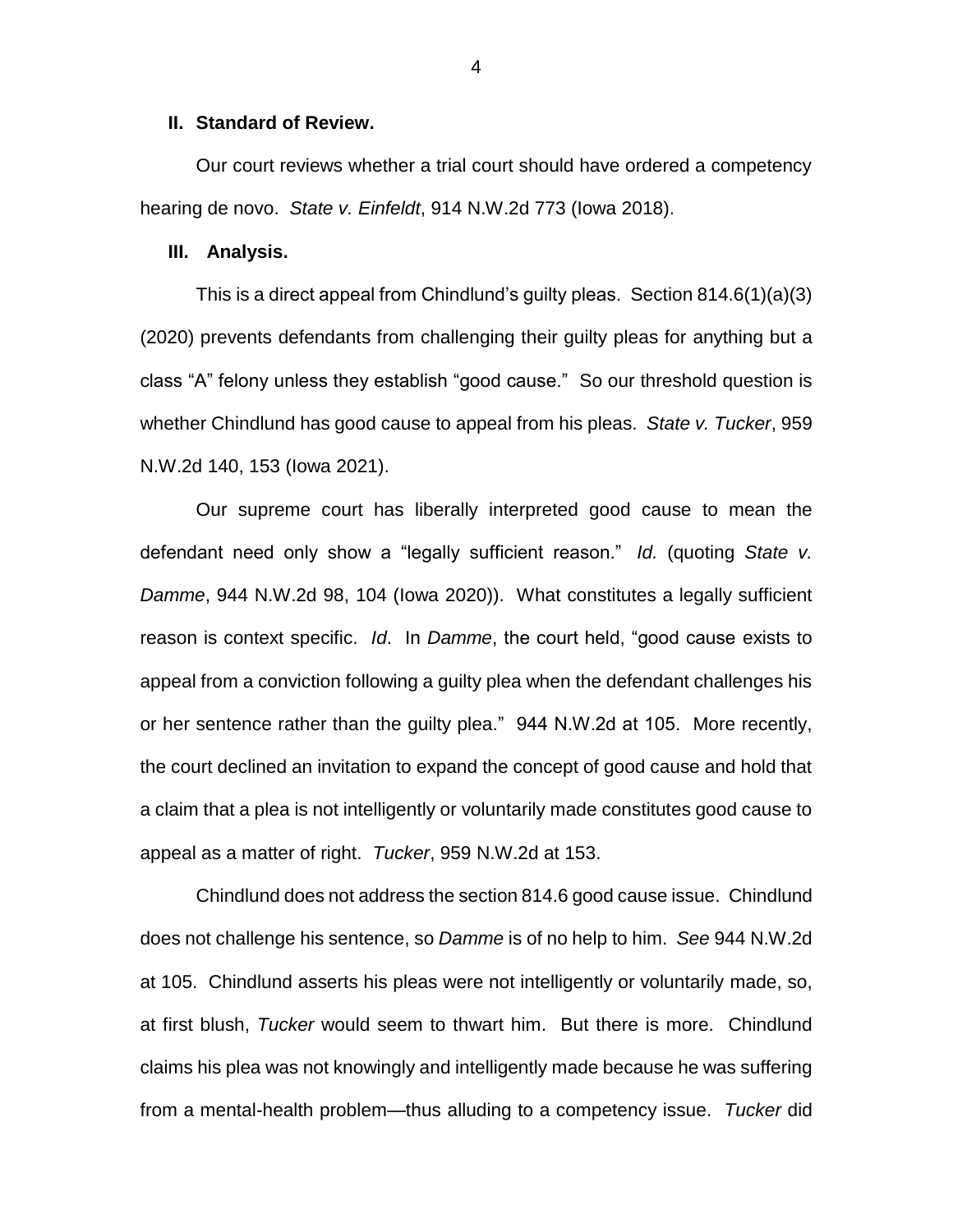not involve a competency issue, and our supreme court has not yet considered whether a defendant's claim of incompetence at the time of the guilty plea provides section 814.6 good cause for a direct appeal. This court has addressed the issue and concluded "that good cause exists to challenge competency at the time of the plea irrespective of whether the issue was contested below." *State v. Cue*, No. 19- 2150, 2020 WL 6157813, at \*3 (Iowa Ct. App. Oct. 21, 2020), *further review denied* (Dec. 22, 2020). Here, the State, citing *Cue*, "assumes without conceding" that a challenge to the defendant's competency to enter a guilty plea and waive a motion in arrest of judgment establishes good cause to appeal from a guilty plea. After all that, we find Chindlund has section 814.6 good cause to appeal from his pleas. So where does that leave us?

Throughout the district court proceedings, neither Chindlund nor his counsel mentioned Chindlund's competency. No one requested a competency hearing, and Chindlund does not ask for one on appeal. Being a paper plea, Chindlund did not appear before the court taking the plea. If one follows Chindlund's argument, apparently the district court was supposed to have divined from the minutes of testimony that Chindlund was incompetent to plead.

There is a presumption that a defendant is competent to stand trial, and the defendant has the burden to prove incompetence. *Cue*, 2020 WL 6157813, at \*3 (citing *State v. Gaston*, No. 18-1293, 2020 WL 1307690, at \*2 (Iowa Ct. App. Mar. 18, 2020)). But when questions arise about a criminal defendant's competency, section 812.3 lays out a procedural mechanism designed to ensure due process is satisfied. Section 812.3(1) provides that "at any stage of a criminal proceeding" a competency hearing is required when the district court finds probable cause that

5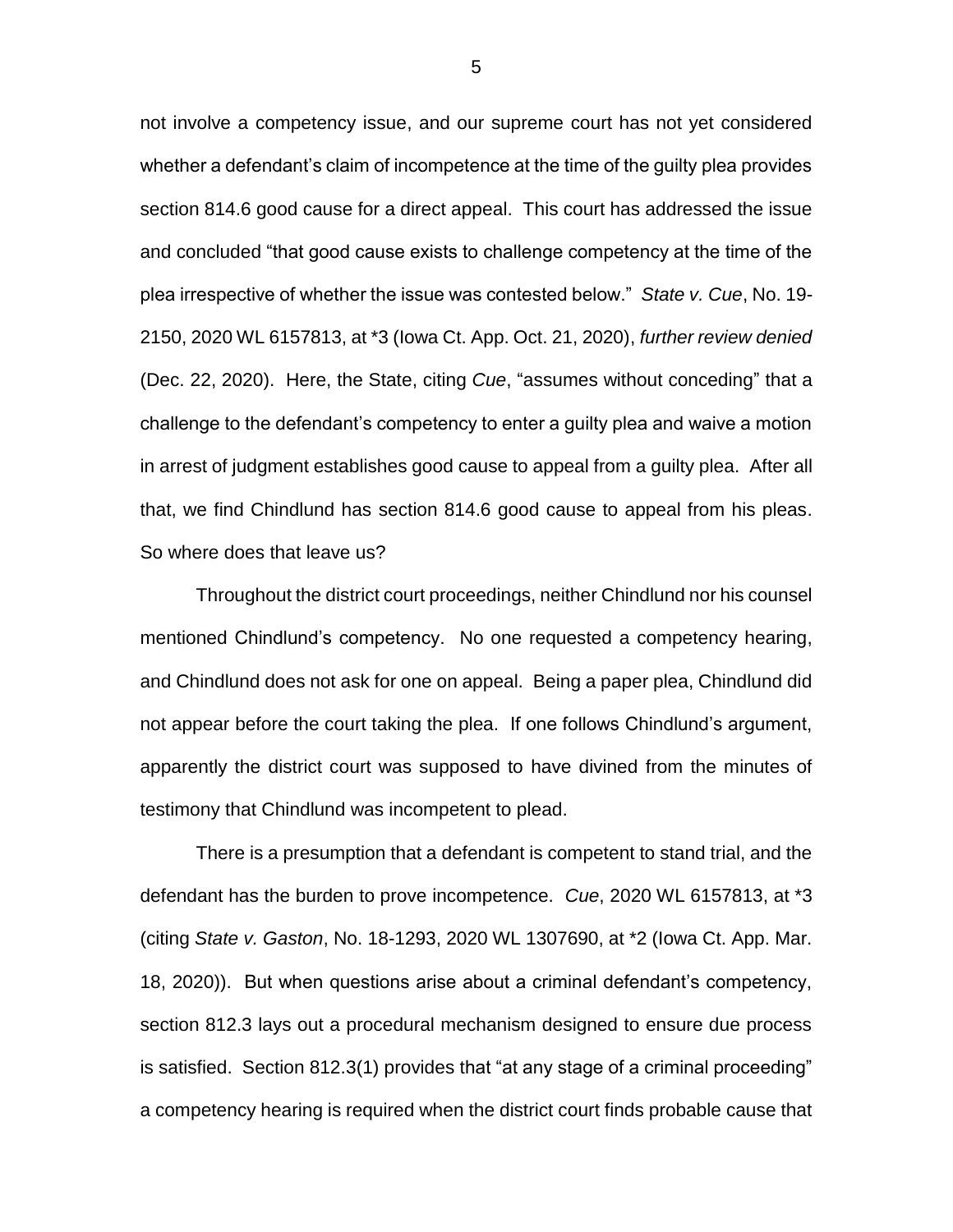there are "specific facts showing that the defendant is suffering from a mental disorder which prevents the defendant from appreciating the charge, understanding the proceedings, or assisting effectively in the defense." The court may make a finding of probable cause either after application by the defendant or defendant's attorney, or after holding a probable cause hearing on its own motion. *Id.* "Probable cause exists for a competency hearing when a reasonable person would believe that there is a substantial question of [Chindlund]'s competency." *State v. Einfeldt*, 914 N.W.2d 773, 779 (Iowa 2018). Whether to hold a competency evaluation to determine a defendant's competency to stand trial presents a legal question; as a result, the trial court's discretion does not play a role. *Id*. Moreover, once a court finds a defendant competent to stand trial, the presumption of competency continues unless the defendant produces new evidence to the contrary. *State v. Mann*, 940 N.W.2d 450 (Iowa Ct. App. 2019).

As noted, neither Chindlund nor his attorney requested a competency evaluation. Should the district court have ordered a competency hearing on its own motion—or should we? To evaluate whether a hearing was required, we only consider those competency factors known to the court at the time of the guilty plea hearing. *See State v. Walton*, 228 N.W.2d 21, 23 (Iowa 1975). Factors in determining whether due process requires an inquiry into competency include (1) the defendant's irrational behavior, (2) demeanor at trial, and (3) any prior medical opinion on competence to stand trial. *State v. Lucas*, 232 N.W.2d 228, 232 (Iowa 1982). Since Chinlund did not appear before the district court, the record lacks any courtroom demeanor evidence. Our record also lacks any medical opinions on Chindlund's competency. So we are left to consider only evidence of